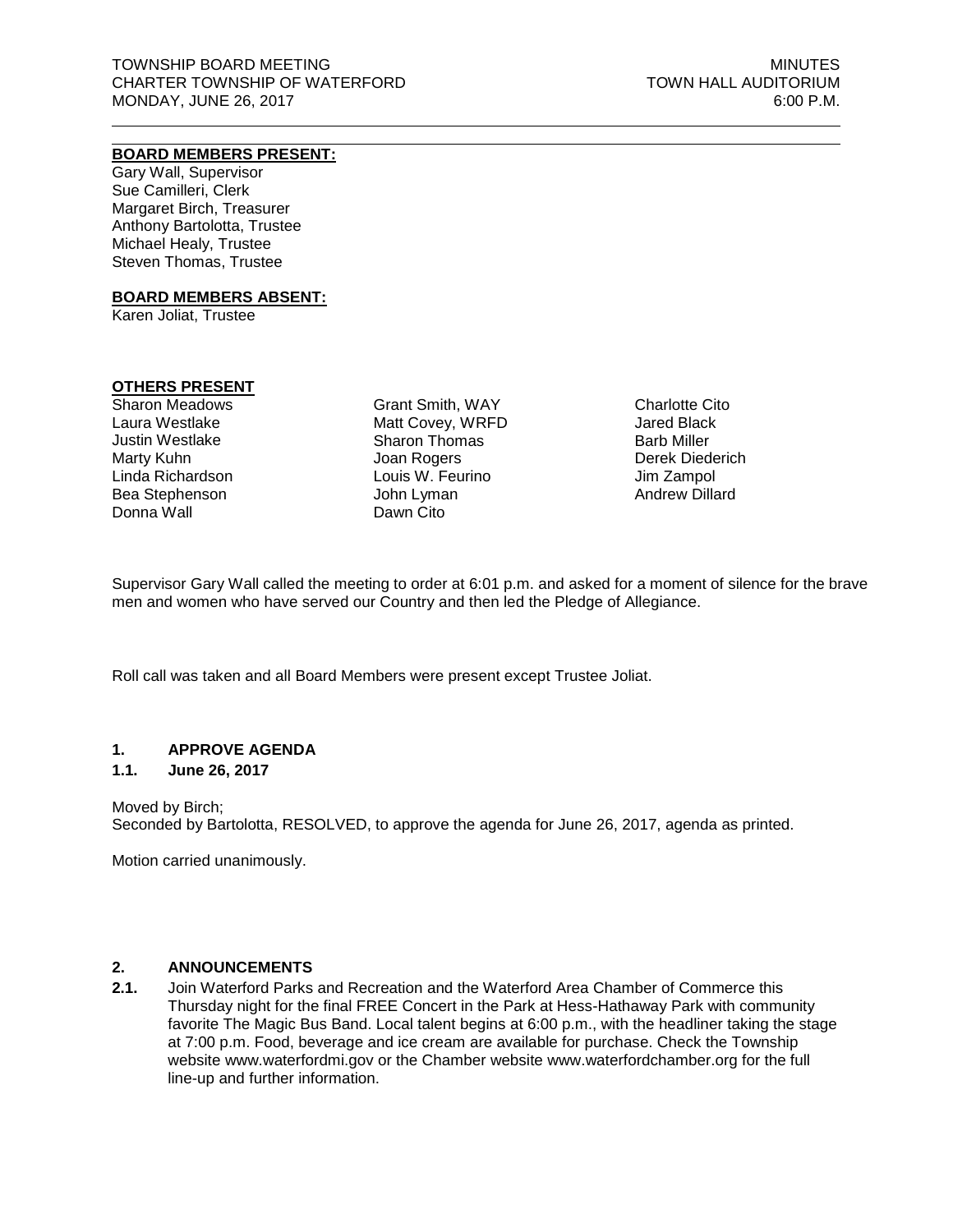- **2.2.** The 4th annual Legends Softball Fame will be held on Saturday, July 8, 2017. The game will be played at the Old Drayton Ball Park (Shell Park), 4373 Dixie Highway, with a start time of 7:00 p.m. Anyone 45+ who ever played softball in Waterford is welcome. Pre-register by calling 248- 674-6201 or [gwall@waterfordmi.gov.](mailto:gwall@waterfordmi.gov)
- **2.3.** Waterford Parks and Recreation will hold their annual Park\*It Family Fun Nights 2017 on Tuesday, July 18th and Thursday, August 24th at Hess-Hathaway Park, 825 S. Williams Lake Road. On July 18th the event starts at 6:00 p.m., live music by Chautauqua Express begins at 6:30 p.m. and the Secret Life of Pets will begin at 6:30 p.m. This is a free event.
- **2.4.** Blessings in a Backpack. Supervisor Wall thanked all of the participants for the 2016-2017 school year.

# **3. AWARDS AND PRESENTATIONS**

### **3.1. Certified Water Supply Operator Achievements**

Russ Williams, DPW Superintendant introduced and congratulated the following Department of Public Works Employees for their hard work, dedication, and achievements.

Andrew Dillard, State of MI Drinking Water S4 (distribution) Certified Water Supply Operator Grade IV Jodi Burchett, State of MI Drinking Water D4 (treatment) Certified Water Supply Operator Grade IV Justin Westlake, State of MI Drinking Water D1 (Limited Treatment) & S1 (Distribution) Certified Water Supply Operator

### **4. CONSENT AGENDA**

*Board Members may remove items from the Consent Agenda for discussion purposes or for the purpose of voting in opposition. Public comment for items removed from the consent agenda may be received in the same manner immediately following the Consent Agenda.*

- **4.1.** June 12, 2017, Meeting Minutes
- **4.2.** June 26, 2017, Bill Payment
- **4.3.** Receive the Cable Department's May 2017 Report
- **4.4.** Receive the Fire Department's May 2017 Report
- **4.5.** Receive the Department of Public Works' April and May 2017 Report
- **4.6.** Receive the IS Department's April 2017 Report
- **4.7.** Receive the Treasurer's Office May 2017 Report
- **4.8.** Change the name of the Information Systems Department to Information Technology Department

The following memo was received from Jared Black, IS Director.

Recently I was involved with the team that is working on revising the Township Employee Handbook. This team includes the three full-time elected officials and the Human Resources Director. I have provided a re-written acceptable use policy for Information Technology resources which will be included in the new handbook.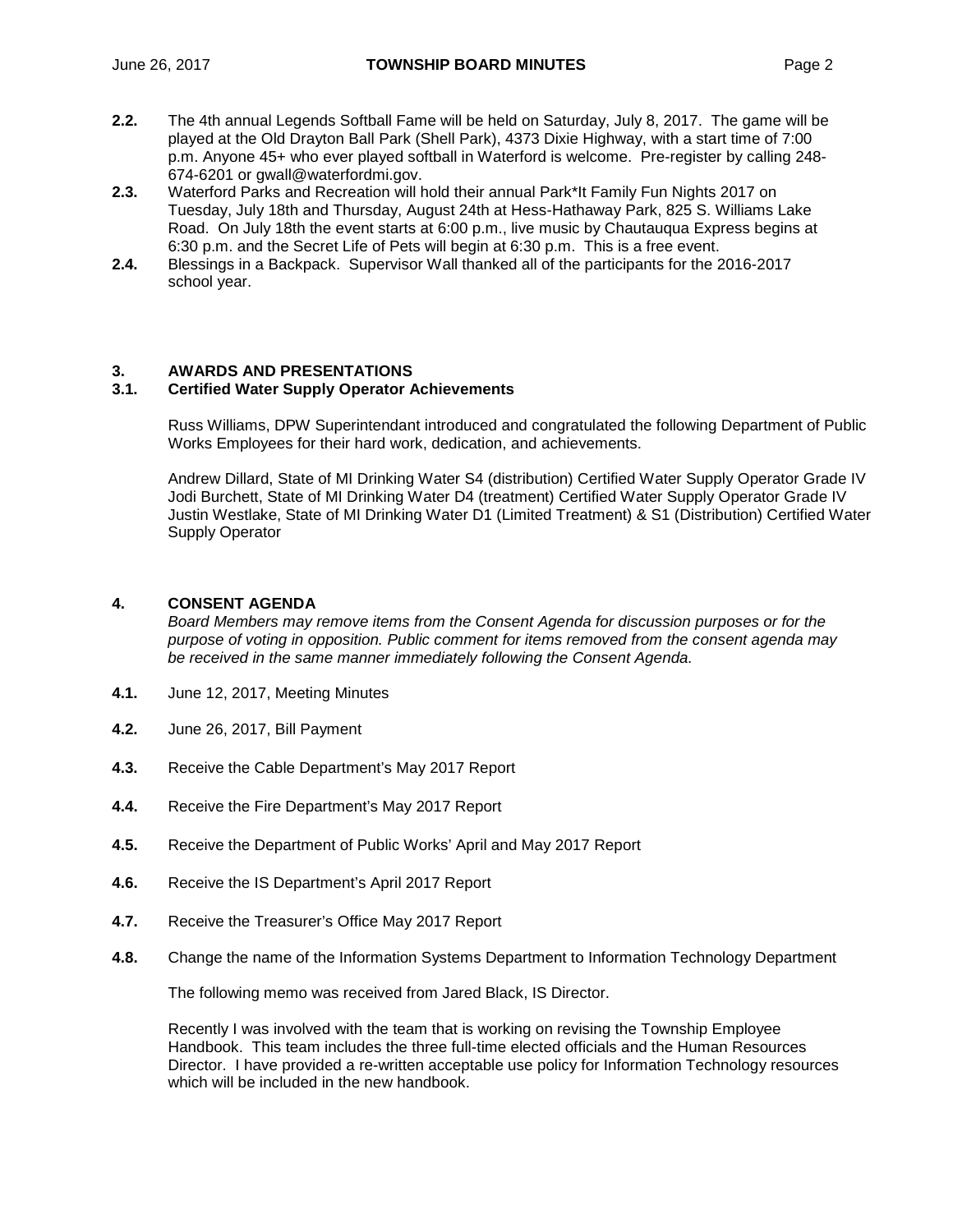### Consent Agenda Continued.

During these discussions, it was pointed out that there were some references to "IS Department" (I.S. stands for "Information Systems") and other references to "IT Equipment". This appears inconsistent, but I explained that "IS Department" is the official name of my department, but most people are more accustomed to the term "IT". When explaining to people what my department does and who we are, I am continually having to explain to people what "IS" means. Most people, however, understand the more familiar term "IT" (i.e., Information Technology). The suggestion was made that we change the name of the department so that references can be clear and consistent.

The terms "IT" and "Information Technology" are easily understood by most people who have been in the workplace within the last 20 years or so. The terms "IS" and "Information Systems" are less common and less easily understood. The "IS" terminology comes from the 1980's and 1990's, when technology departments were commonly referred to with the term "MIS" or "Management Information Systems," which is a somewhat dated term, since it seems to imply that only "Management" uses information systems. The term "Information Systems" is a shortened version of "Management Information Systems." The term "Information Technology" better reflects the scope of what the technology departments are now typically involved with, since IT departments now typically deal with all sorts of technology beyond merely desktop PC's and servers.

I would like to request at this time that the "IS Department" be renamed "IT Department."

**4.9.** Approval of Cass Lake Fireworks Display

Moved by Birch;

Seconded by Bartolotta, RESOLVED, to approve Consent Agenda Items 4.1 through 4.9; a roll call vote was taken.

Ayes: Wall, Camilleri, Birch, Bartolotta, Healy and Thomas Nays: None Absent: Joliat

Motion carried unanimously.

## **5. BOARD LIASON REPORTS (VERBAL)**

Supervisor Wall, Historical Society

• The block has been laid for the Historical Fire Station

Clerk Camilleri, Library Board

• The Library has a summer reading program. For more information visit www.waterfordmi.gov/library.

Trustee Healy, Parks and Recreation Board

• Folk stepped down as President of the Parks and Recreation Board. Donna Kelley may consider stepping up to fill that role.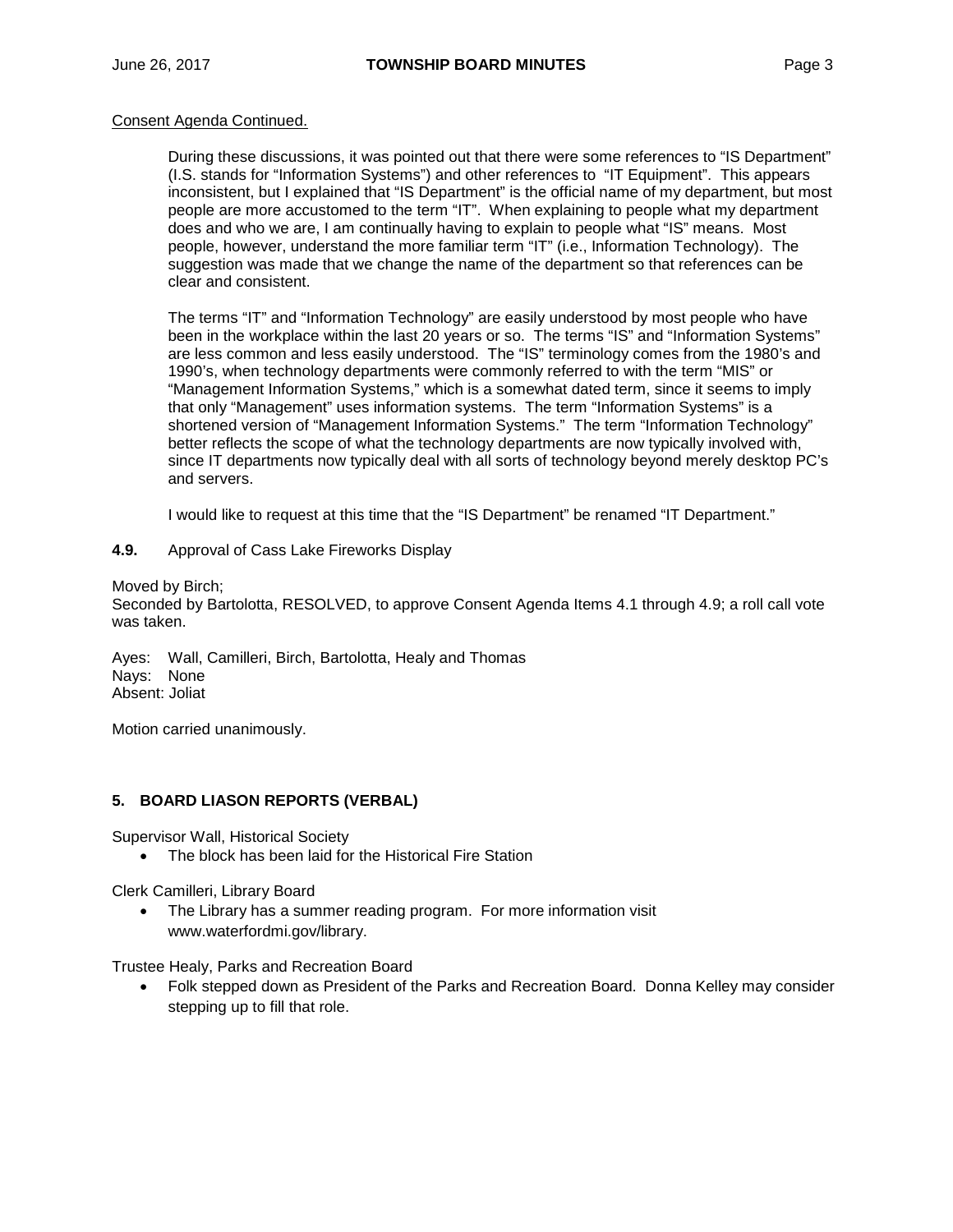### **6. OLD BUSINESS**

### **6.1. Final Adoption for Rezoning Case No. 17-05-01, Tel-Dixie, Plaza, LLC, Ordinance 2017-Z-002**

The following memo was received from Larry Lockwood, Superintendant of Planning and Zoning.

This application is by Tel-Dixie Plaza, LLC, the property owner, who has been working with GPS Hospitality / Burger King and their request to purchase land at the NE corner of Dixie Hwy. and Telegraph Rd. The subject property was originally part of a larger parcel of land at this corner that has since been developed to include a Speedway Gas Station, TCF Bank branch office and the Regency of Waterford Assisted Living facility. Approximately 5.86 acres of vacant land remains available for development with frontage on Dixie and Telegraph.

GPS Hospitality / Burger King is proposing to acquire 0.95 acres of this property at the "hard corner" leaving approximately 0.95 acres available for future development between the BK site and the existing TCF Bank (2180 Dixie). This total of 1.90 acres, which is the subject land area of the rezoning application, would not meet the minimum land area of 2 acres required to remain as a C-4 zoning lot/parcel and therefore, rezoning to the C-3, General Business District is appropriate. A balance of 3.96 acres of vacant land along Telegraph Rd. would then remain as C-4 and be available for future development opportunities.

### **Zoning History**

- 1950 1963: Commercial 1
	- 1963 1972: C-2, General Business<br>1972 2010: "Split Zoned" C-2. Ge "Split Zoned" – C-2, General Business and C-3, Extensive Business 2010 – Present: C-4, Extensive Business

Section 3-901.5 of the Zoning Ordinance's Schedule of Regulations provides for the following:

After the effective date of this Zoning Ordinance (March 10, 2010), when a zoning lot conforming to the minimum lot area requirement is proposed to be subdivided, in accordance with the procedures established in the Waterford Code of Ordinances, Subdivision and Land Management Regulations, into one or more zoning lots not conforming to the minimum lot area, the Township shall require rezoning of the resultant zoning lots to a zoning district established under the same Division as the of the parent zoning lot and where the minimum lot area of the resultant zoning lot(s) will be conforming.

In 2010, the Township updated the Zoning Ordinance and land use maps for the community. At that time, the C-4, Extensive Business District was introduced. This district requires a minimum land area of two (2) acres and is intended for more intensive commercial land uses on zoning lots located with access along the Township's major arterial streets.

### **Master Plan**

The master plan for this area shows High Tech Services (see attached). This designation has been in place since 2003 and was created by the Waterford Township staff to allow for a mixture of land uses including office, commercial, and clean industrial uses.

### **Planning Commission Recommendation**

The Planning Commission reviewed this case at their June 6, 2017 meeting and resolved unanimously (7-0) to forward favorable recommendation on to the Township Board to Rezone from C-4, Extensive Business District to C-3, General Business District.

The case is being presented to the Township Board for introduction of the Zoning Ordinance Map Amendment to rezone the properties. If the Township Board wants to proceed, the appropriate action would be a motion to introduce the Ordinance map amendment and schedule it for possible adoption at the Board's June 26, 2017 meeting.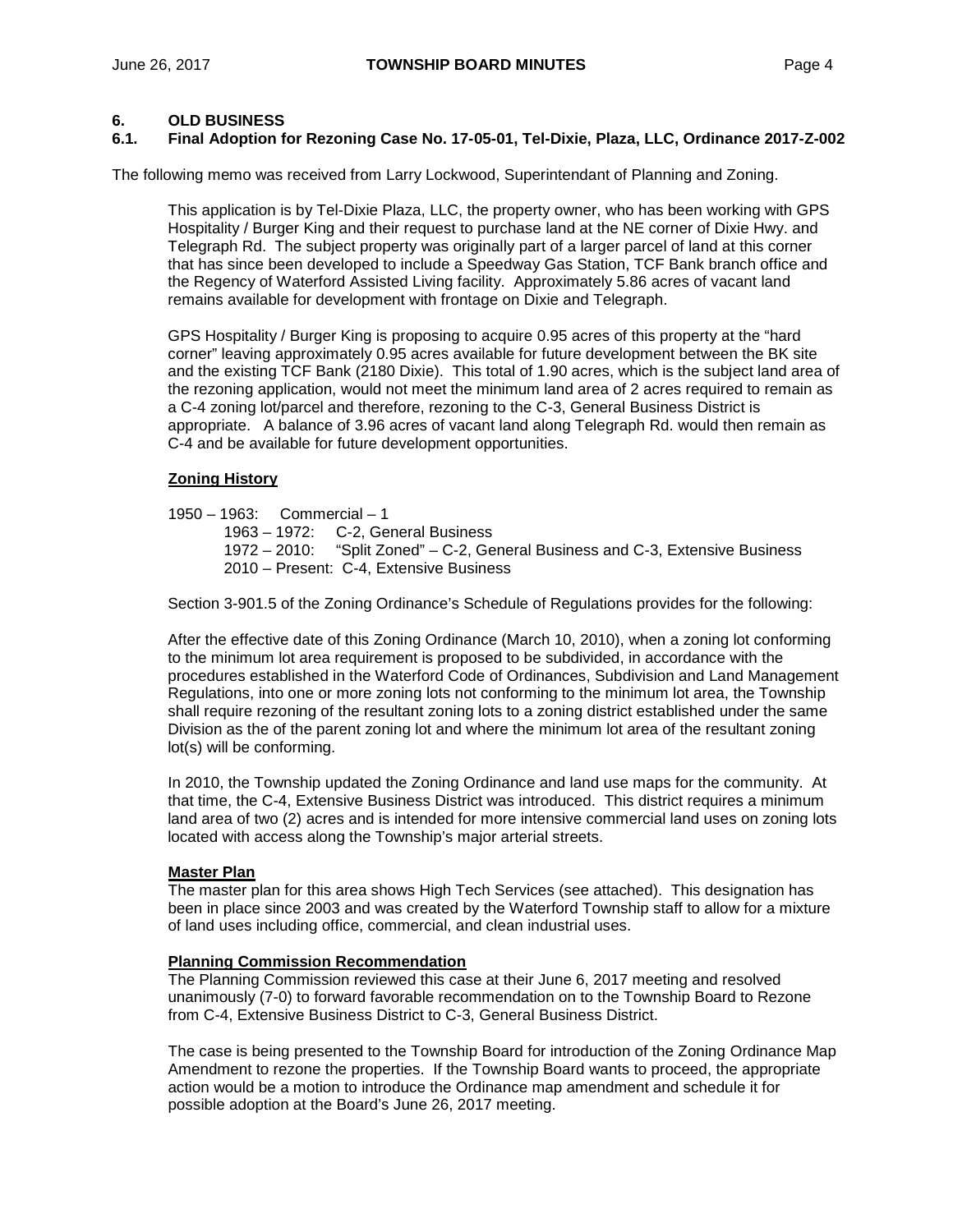### Rezoning Case No. 17-05-01, Tel-Dixie, Plaza, LLC Continued.

Staff will be in attendance at Monday's meeting for any questions that may come up. However, if you have any questions or require additional information in advance, please contact this office.

### STATE OF MICHIGAN COUNTY OF OAKLAND ORDINANCE NO. 2017-Z-002 **ZONING ORDINANCE MAP AMENDMENT**

An ordinance to amend the Waterford Township Zoning Ordinance by rezoning a parcel of property and amending the Zoning Map.

THE CHARTER TOWNSHIP OF WATERFORD ORDAINS:

### *Section 1 of Ordinance*

The part of the parcel of property that is assigned tax parcel number 13-13-426-032 with an address of N.A. vacant land, located at the N.E. corner of Dixie Highway and Telegraph Road, is rezoned from **C-4, Extensive Business District to C-3, General Business District** as shown on the attached survey with the Zoning Map that is adopted by and made part of the Waterford Township Zoning Ordinance in Section 3-101, to be changed and amended to reflect this rezoning.

## *Section 2 of Ordinance*

The effective date of this ordinance shall be on the  $8<sup>th</sup>$  day after publication, or a later date as provided in the Michigan Zoning Enabling Act for when a petition for voter referendum on this Ordinance and/or a notice of intent to submit such a petition is timely filed with the Township Clerk.

### **CERTIFICATION**

I certify that this Zoning Ordinance Map Amendment Ordinance was adopted by a majority vote of the members of the Board of Trustees of the charter Township of Waterford at a meeting duly called and held on

CHARTER TOWNSHIP OF WATERFORD

\_\_\_\_\_\_\_\_\_\_\_\_\_\_\_\_\_\_ \_\_\_\_\_\_\_\_\_\_\_\_\_\_\_\_\_\_\_\_\_\_\_\_\_\_\_\_\_\_\_ Date **Sue Camilleri, Township Clerk** 

Moved by Camilleri;

Seconded by Healy, RESOLVED, to approve Rezoning Case No. 17-05-01, Tel-Dixie Plaza, LLC, and adopt Zoning Ordinance Map Amendment 2017-Z-002, a roll call vote was taken.

Ayes: Wall, Camilleri, Birch, Bartolotta, Healy and Thomas Nays: None Absent: Joliat

Motion carried unanimously.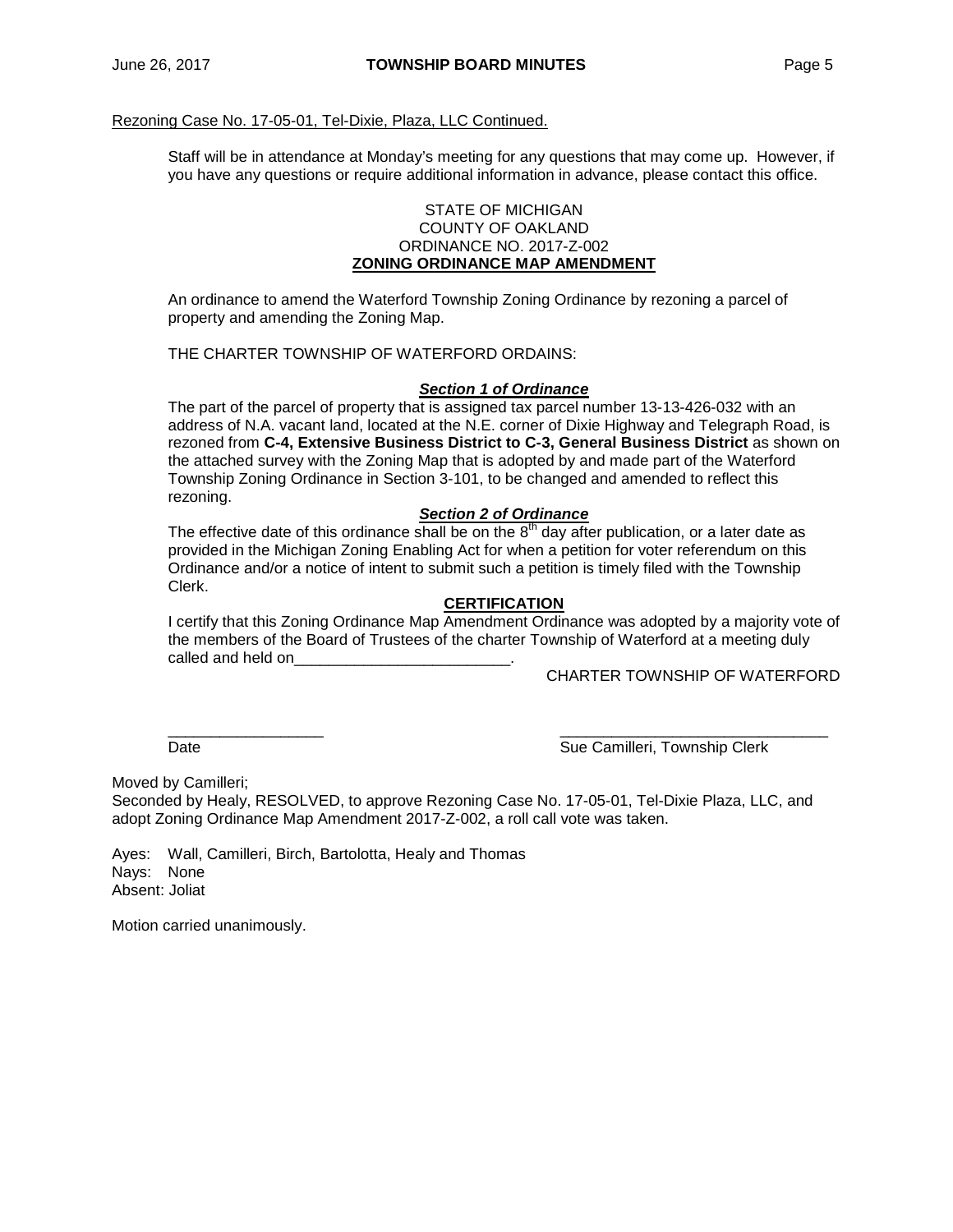# **7. NEW BUSINESS**

### **7.1. Appointment of Russ Williams to the position of Department of Public Works.**

The following memo was received from Louis W. Feurino, HR Director.

With the retirement of DPW Director Bill Fritz, the Township formed a committee to fill this vacated position. After reviewing applications and interviewing candidates, the committee has selected Mr. Russell Williams.

Mr. Williams is currently a DPW Superintendent at a Grade 8, Step 5 level. He would be promoted to a Grade 10, Step, 1 will be implemented every 6 months until Grade 10, Step 5 is attained.

As a representative of the hiring committee, I recommend this promotion.

Please see Mr. Williams attached resume'.

Moved by Bartolotta;

Seconded by Camilleri, RESOLVED, to approve the appointment of Russell Williams to the position of Department of Public Works Director, promoting to a Grade 10, Step 1 with step increases every six (6) months until Grade 10, Step 5 is attained; a roll call vote was taken.

Ayes: Wall, Camilleri, Birch, Bartolotta, Healy and Thomas Nays: None Absent: Joliat

Motion carried unanimously.

### **7.2. Approval of Election Equipment Purchase**

The following memo was received from Clerk Camilleri.

I respectfully request a budget amendment in the amount of \$46,412.56 to purchase new election equipment. This is an acknowledged purchase that carried over from the 2016 Budget but the exact dollar amount had not been determined until now. I am requesting that the funds be placed in line item Elections, Capital Computer Equipment #11910-97133.

The equipment includes ballot tabulators, ADA assist ballot marking systems and a high-speed tabulator. The total cost of the equipment is \$223,335.25; the majority of the cost is being paid with Help America Vote funds that the state is holding and the balance of the purchase cost, which is reflected in the amount of the budget amendment, is to be paid by the Township.

### **RESOLUTION TO ACCEPT THE GRANT AGREEMENT FOR PURCHASE OF ELECTION EQUIPMENT**

**WHEREAS,** the State of Michigan requires all municipalities to purchase new election equipment in 2017; and

**WHEREAS,** Oakland County has selected Hart Intercivic as the vendor for all municipalities in the County; and

**WHEREAS,** Waterford Township is participating in the purchase under the terms negotiated by the State of Michigan.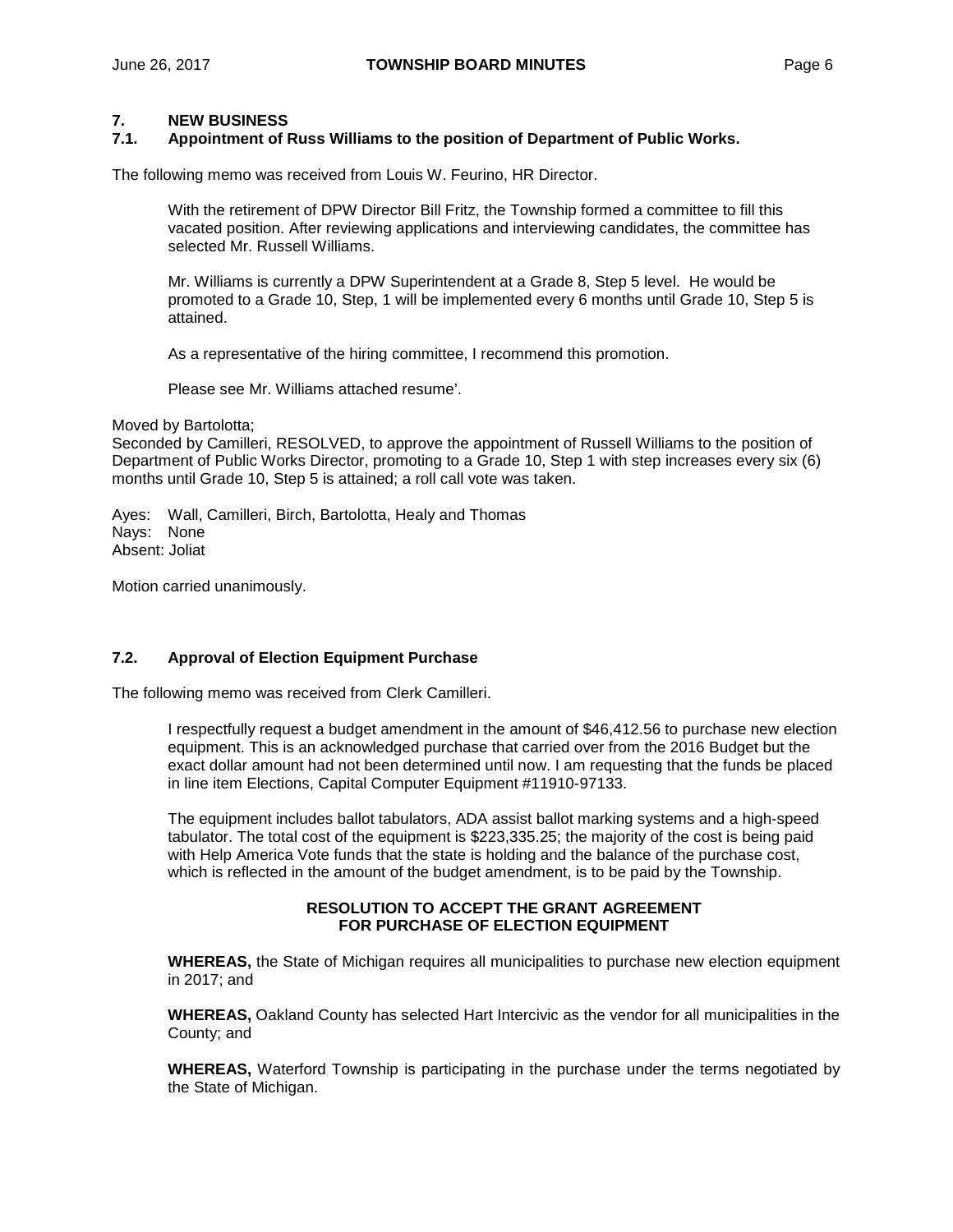### Approval of Election Equipment Purchase Continued.

**NOW, THEREFORE, BE IT RESOLVED** that Waterford Township accepts the terms of the grant agreement that is attached to this document and will provide funding for the balance of the purchase price of all equipment that will be needed for elections in Waterford Township.

### **CERTIFICATION**

I hereby certify that this Resolution was adopted by the Charter Township of Waterford Board of Trustees at a regular meeting of the Board on June 26, 2017.

Moved by Birch;

Seconded by Bartolotta, RESOLVED, to approve the purchase of new election equipment from Hart Intercivic in the amount of \$223,335.23 with the Township's portion being \$46,412.56 with a budget amendment to line item 11910-97133 - Elections, Capital Computer Equipment; a roll call vote was taken.

Ayes: Wall, Camilleri, Birch, Bartolotta, Healy and Thomas Nays: None Absent: Joliat

Motion carried unanimously.

Moved by Healy;

Seconded by Thomas, RESOLVED, to adopt the Resolution to Accept the Grant Agreement for Purchase of Election Equipment with the State of Michigan and ratify the Supervisor's signature on that Agreement; a roll call vote was taken.

Ayes: Wall, Camilleri, Birch, Bartolotta, Healy and Thomas Nays: None Absent: Joliat

Motion carried unanimously.

### **7.3. 2017 West Nile Virus Mosquito Management Program**

The following memo was received from Stacy St. James, Environmental and Housing Rehab Coordinator.

Beginning in 2003, the Oakland County Board of Commissioners has provided funding, to the cities, villages and townships within Oakland County to help combat West Nile Virus. This year, Waterford Township has been allocated \$10,396.04 to assist in our efforts to minimizing the risk of Township residents contracting WNV. Qualifying expenditures include: larvicide for catch basins/retention ponds, larvicide for distribution to homeowners, and insect repellent for distribution to residents.

Please see the attached resolution authorizing the implementation of an environmental mosquito management program as described above.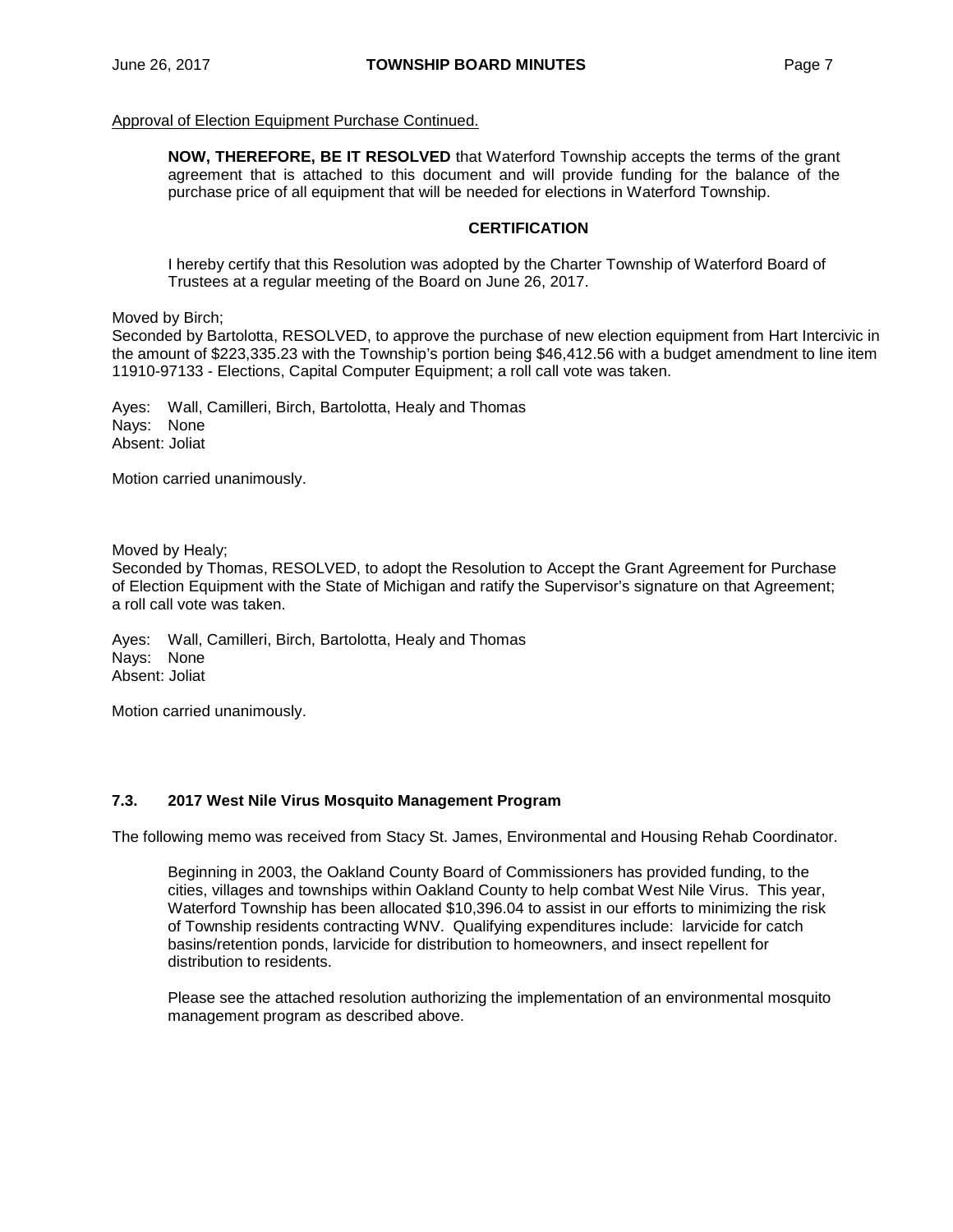2017 West Nile Virus Mosquito Management Program Continued.

### **RESOLUTION AUTHORIZING IMPLEMENTATION OF AN ENVIRONMENTAL MOSQUITO MANAGEMENT PROGRAM FOR 2017**

WHEREAS, the Oakland County Board of Commissioners has allocated funds to help combat West Nile Virus; and

WHEREAS, the Township has been allocated \$10,396.04 by the aforementioned allocation; and

WHEREAS, the Township desires to implement a Environmental Mosquito Management Program to decrease the potential of residents contracting West Nile Virus; and

NOW, THEREFORE, BE IT RESOLVED that all costs will be submitted for reimbursement to the Oakland County Board of Commissioners in accordance with their Miscellaneous Resolution.

Resolution offered by Supported by

| Yeas:  |  |
|--------|--|
| Nays:  |  |
| Absent |  |

Moved by Bartolotta,

Seconded by Thomas, RESOLVED, to approve the Resolution Authorizing Implementation of an Environmental Mosquito Management Program for 2017; a roll call vote was taken

Ayes: Wall, Camilleri, Birch, Bartolotta, Healy and Thomas Nays: None Absent: Joliat

Motion carried unanimously.

### **7.4. Approval of Fire Truck Purchase**

The following memo was received from Fire Chief Lyman.

Waterford Regional Fire Department is requesting approval from the Board to purchase two fire apparatus, one engine and one Quint, from Sutphen Corporation at a cost of \$1,184,172. This amount realizes a nearly \$25,000 savings to taxpayers based on full pre-payment upon signing the contract.

Several of people from the Fire Department developed the specs for what our needs are and have reviewed manufacturers, driven demo trucks, and have worked together for approximately one year to get vehicles that will last for years to come for the residents that we serve.

This purchase price is based on a cooperative purchase program, Houston Galveston Area Council Buy Program (HGAC). This government pricing procedure has streamlined the purchase process for the fire department. The Budget Department for the Township helped us go through the procurement process and is supportive of this purchase.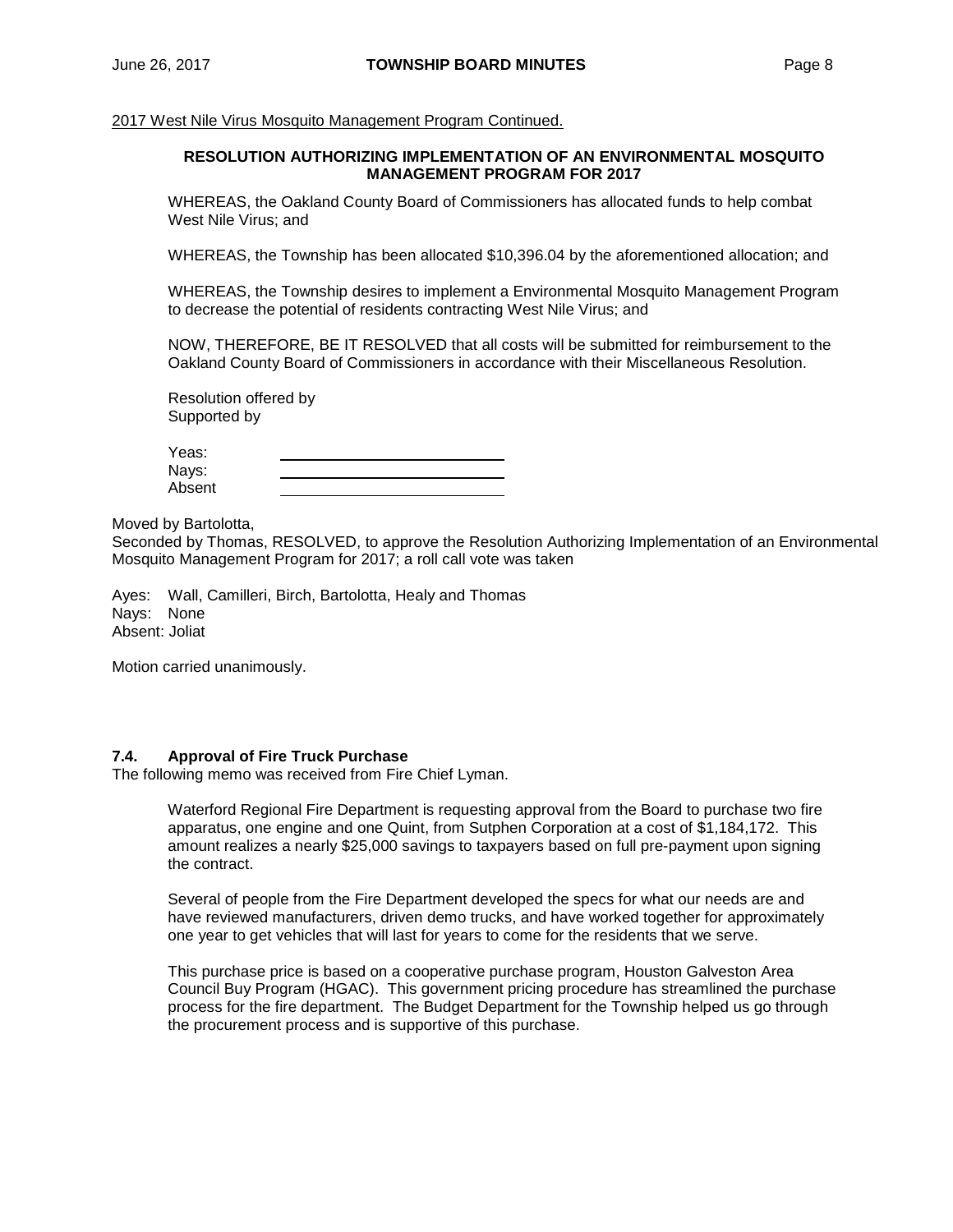### Approval of Fire Truck Purchase Continued.

This request is in line with the 2017 budget for the Fire Department. Part of the purchase of the Quint is being offset by the sale of a ladder truck and part of the purchase of the engine will use funds from the Capital Project Fund which were set aside by the Fire Department for this type of purpose.

We thank you for your assistance and consideration in this matter.

Moved by Birch,

Seconded by Bartolotta, RESOLVED, to approve the purchase two fire apparatus, one engine and one Quint, from Sutphen Corporation at a cost of \$1,184,172; a roll call vote was taken.

Ayes: Wall, Camilleri, Birch, Bartolotta, Healy and Thomas Nays: None Absent: Joliat

Motion carried unanimously.

## **7.5. Public Comments**

• Bea Stephenson reminded residents that Fireworks are only allowed the day before, day of, and day after the Holiday.

## **ADJOURNMENT**

Moved by Birch; Seconded by Thomas, RESOLVED, to adjourn the meeting at 6:27 p.m.

Motion carried unanimously.

Sue Camilleri, Clerk

Gary Wall, Supervisor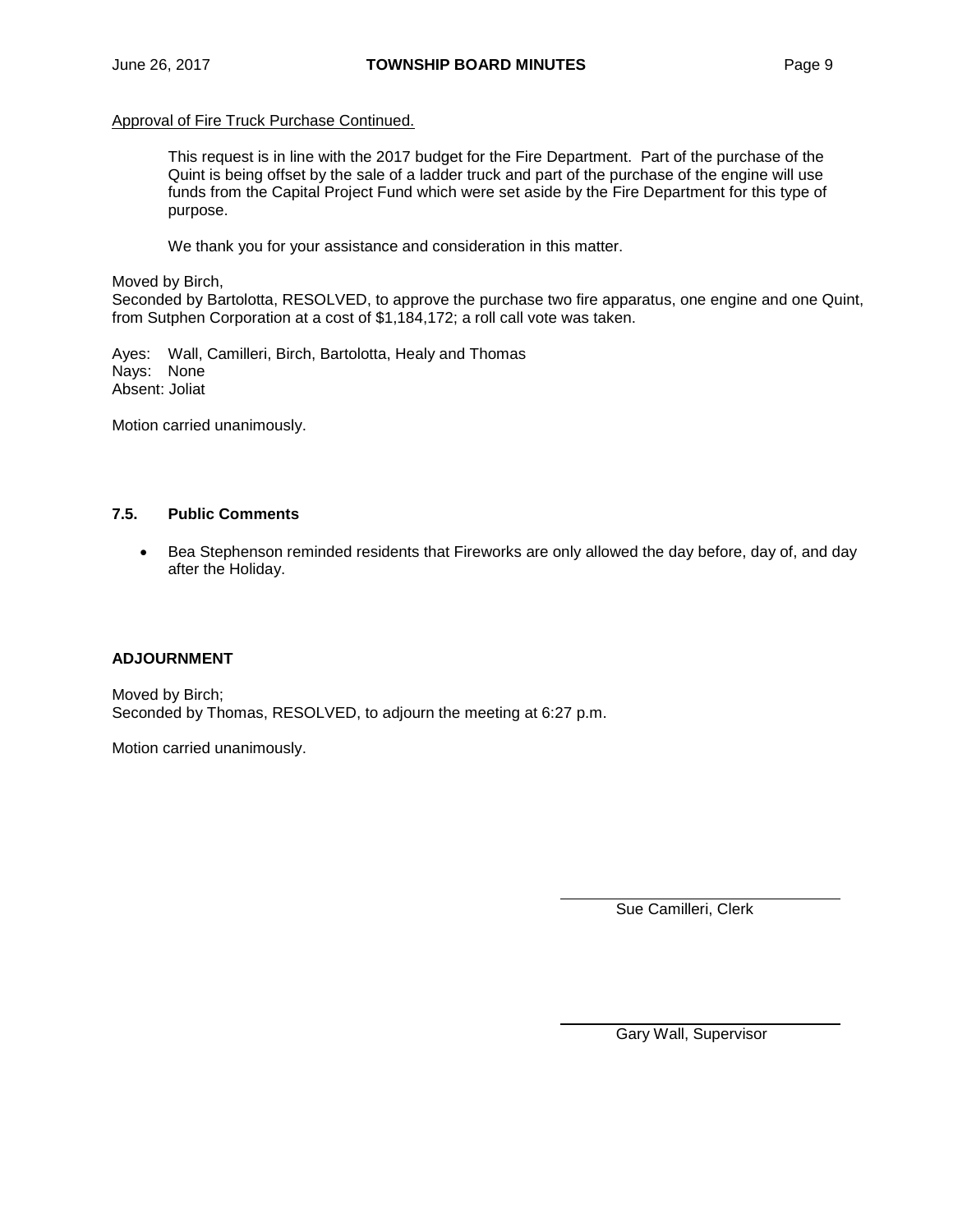### 06/21/2017 08:36 | WATERFORD TOWNSHIP 11 ievois | AP CHECK RECONCILIATION REGISTER

 $\bar{\mathcal{A}}$ 

FOR CASH ACCOUNT: 70000 01000 FOR: Uncleared  $\begin{tabular}{lllllll} \bf{CHECK} & \tt{\#} & \tt{CHECK} & \tt{DATE} & \tt{TFPE} & \tt{VENDOR} & \tt{NAME} \end{tabular}$ UNCLEARED CLEARED BATCH CLEAR DATE

|                                             |  | 272636 06/26/2017 PRINTED 011019 ARM PROGRAM               | 900.00    |
|---------------------------------------------|--|------------------------------------------------------------|-----------|
|                                             |  | 272637 06/26/2017 PRINTED 011036 A&M PLUMBING              | 156.58    |
|                                             |  | 272638 06/26/2017 PRINTED 011188 ALL STAR OFFICIALS ASSOC  | 1,893.00  |
|                                             |  | 272639 06/26/2017 PRINTED 011292 AIRGAS USA, LLC           | 81.03     |
|                                             |  | 272640 06/26/2017 PRINTED 011730 ARROW PRINTING            | 1,587.70  |
|                                             |  | 272641 06/26/2017 PRINTED 013548 ANYTHING A PEEL           | 286.00    |
|                                             |  | 272642 06/26/2017 PRINTED 013665 APOLLO FIRE EQUIPMENT CO  | 67.72     |
|                                             |  | 272643 06/26/2017 PRINTED 013740 ARGUS-HAZCO               | 221.97    |
|                                             |  | 272644 06/26/2017 PRINTED 014472 ALPHA DIRECTIONAL BORING  | 2,000.00  |
|                                             |  | 272645 06/26/2017 PRINTED 021079 BAKER & TAYLOR BOOKS      | 1,502.42  |
|                                             |  | 272646 06/26/2017 PRINTED 021770 BSN SPORTS INC            | 20.00     |
|                                             |  | 272647 06/26/2017 PRINTED 023072 JUSTIN BARNETT            | 600.00    |
|                                             |  | 272648 06/26/2017 PRINTED 023073 ANDREA BADALUCCO          | 350.00    |
|                                             |  | 272649 06/26/2017 PRINTED 023711 BRILLIANCE PUBLISHING, IN | 86.96     |
|                                             |  | 272650 06/26/2017 PRINTED 023732 BRENDEL'S SEPTIC TANK SER | 150.00    |
|                                             |  | 272651 06/26/2017 PRINTED 023835 BUGS BEE GONE LLC PEST CO | 845.00    |
|                                             |  | 272652 06/26/2017 PRINTED 023854 BUSY BODIES               | 1,356.00  |
|                                             |  | 272653 06/26/2017 PRINTED 039251 INDEPENDENCE TRUCK        | 1,542.01  |
|                                             |  | 272654 06/26/2017 PRINTED 041192 CDW GOVERNMENT INC        | 3,242.22  |
|                                             |  | 272655 06/26/2017 PRINTED 041495 CMP DISTRIBUTORS INC      | 835.00    |
|                                             |  | 272656 06/26/2017 PRINTED 043381 CITY OF PONTIAC           | 1,625.05  |
|                                             |  | 272657 06/26/2017 PRINTED 043952 CYNERGY WIRELESS          | 8,752.00  |
| 272658 06/26/2017 PRINTED 051007 DTE ENERGY |  |                                                            | 54,805.78 |
|                                             |  | 272659 06/26/2017 PRINTED 053047 DAVIES ENTERPRISES, LLC   | 222.00    |
|                                             |  | 272660 06/26/2017 PRINTED 053201 DE LA FERRIERE CENTER INC | 168.00    |
|                                             |  | 272661 06/26/2017 PRINTED 053237 DETROIT ELEVATOR CO       | 150.81    |
|                                             |  | 272662 06/26/2017 PRINTED 053389 LUNGHAMER GMC INC         | 32.50     |
|                                             |  | 272663 06/26/2017 PRINTED 053562 JACK DOHENY COMPANIES INC | 659.60    |
| 272664 06/26/2017 PRINTED 053963 INACOMP    |  |                                                            | 1,880.00  |
|                                             |  | 272665 06/26/2017 PRINTED 058365 PETER DURHAM              | 1,086.60  |
|                                             |  | 272666 06/26/2017 PRINTED 063004 EAGLE GRAPHICS AND DESIGN | 1,372.50  |
|                                             |  | 272667 06/26/2017 PRINTED 063025 EAST JORDAN USA, INC      | 2,004.72  |
|                                             |  | 272668 06/26/2017 PRINTED 063181 MICHAEL J EBERLE          | 1,337.50  |
|                                             |  | 272669 06/26/2017 PRINTED 063546 ENABLE POINT INC          | 396.00    |
|                                             |  | 272670 06/26/2017 PRINTED 064008 ELECTRONIC MONITORING SYS | 1,288.50  |
|                                             |  | 272671 06/26/2017 PRINTED 083580 FORSTER BROTHERS          | 308.00    |
|                                             |  | 272672 06/26/2017 PRINTED 083624 FOUR SEASONS PAINTING AND | 7,440.00  |
|                                             |  | 272673 06/26/2017 PRINTED 091835 GUNNERS METERS & PARTS IN | 630.00    |
|                                             |  | 272674 06/26/2017 PRINTED 093580 GORDON FOOD SERVICE INC   | 92.31     |
| 272675 06/26/2017 PRINTED 093705 GRAINGER   |  |                                                            | 409.78    |
|                                             |  | 272676 06/26/2017 PRINTED 093804 MARGIE GREENFIELD         | 886.51    |
|                                             |  | 272677 06/26/2017 PRINTED 093840 LOOMIS FARGO & CO         | 739.75    |
| 272678 06/26/2017 PRINTED 093847 STEVE GUTH |  |                                                            | 78.00     |
|                                             |  | 272679 06/26/2017 PRINTED 103018 DERWOOD HAINES JR         | 350.00    |
|                                             |  | 272680 06/26/2017 PRINTED 103249 HEWLETT-PACKARD FINANCIAL | 965.26    |
|                                             |  | 272681 06/26/2017 PRINTED 103584 JOHN H HOLMES             | 350.00    |
|                                             |  | 272682 06/26/2017 PRINTED 111009 IO SOLUTIONS INC          | 82.00     |
| 272683 06/26/2017 PRINTED 111023 ICC        |  |                                                            | 1,604.72  |
|                                             |  | 272684 06/26/2017 PRINTED 113491 IMPRESSIVE PRINTING & PRO | 823.00    |
|                                             |  | 272685 06/26/2017 PRINTED 113533 INSTITUTE OF CONTINUING   | 121.50    |
|                                             |  | 272686 06/26/2017 PRINTED 113542 INGRAM LIBRARY SERVICES   | 65.30     |
|                                             |  | 272687 06/26/2017 PRINTED 113551 NICHOLS PAPER & SUPPLY CO | 522.05    |
|                                             |  |                                                            |           |

 $\begin{array}{|c|c|} \hline P & \quad & \mathbf{1} \\\hline \end{array}$ apchkrcn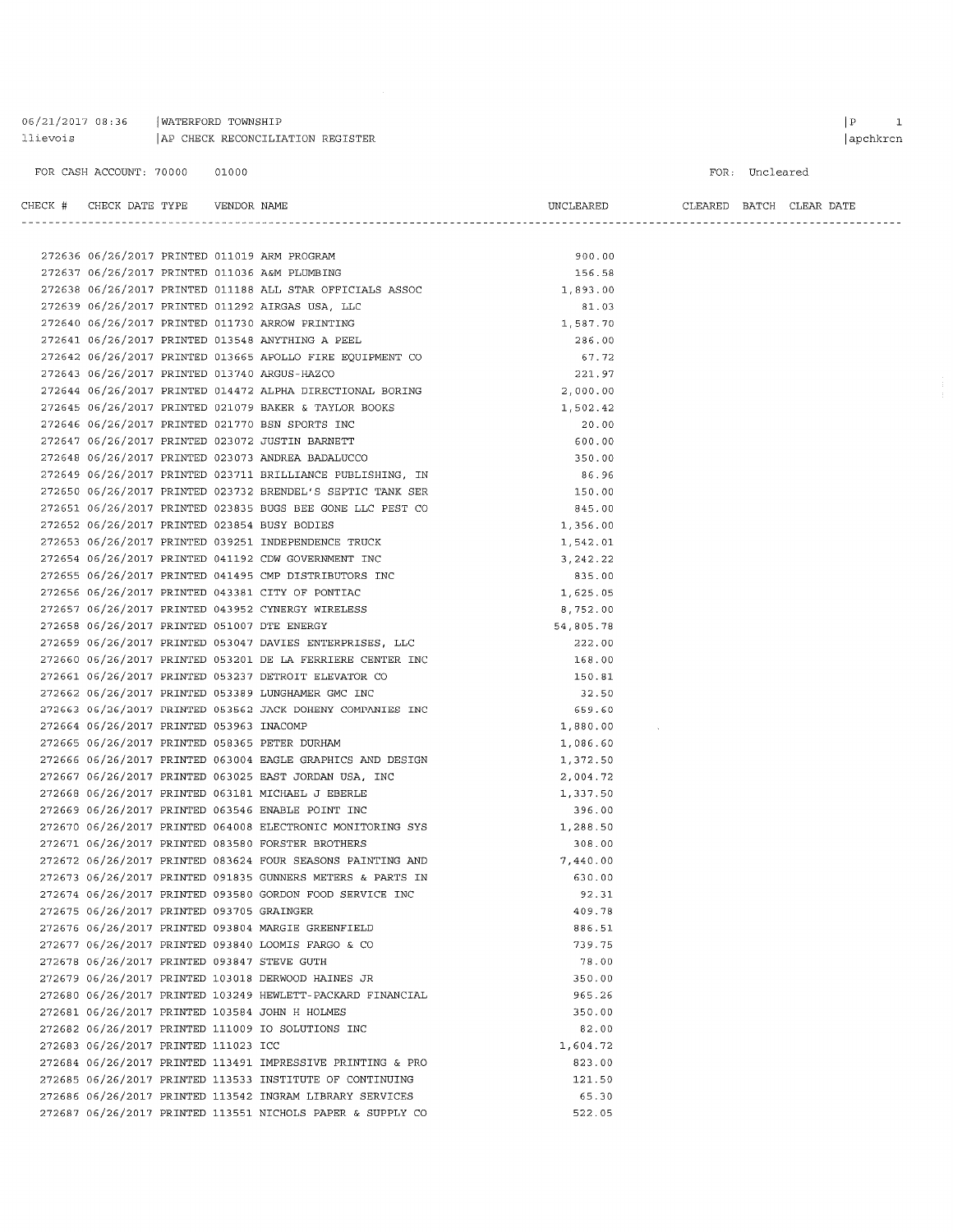06/21/2017 08:36 | WATERFORD TOWNSHIP AP CHECK RECONCILIATION REGISTER llievois

FOR: Uncleared

| CHECK # CHECK DATE TYPE    VENDOR NAME       |  |                                                                                                            | UNCLEARED   | . | CLEARED BATCH CLEAR DATE |  |
|----------------------------------------------|--|------------------------------------------------------------------------------------------------------------|-------------|---|--------------------------|--|
|                                              |  |                                                                                                            |             |   |                          |  |
|                                              |  |                                                                                                            | 383.18      |   |                          |  |
|                                              |  | 272689 06/26/2017 PRINTED 121011 J&B MEDICAL SUPPLY<br>272690 06/26/2017 PRINTED 121011 J&B MEDICAL SUPPLY | 5,873.56    |   |                          |  |
|                                              |  | 272690 06/26/2017 PRINTED 121240 JETT PUMP & VALVE LLC                                                     | 7,465.00    |   |                          |  |
|                                              |  | 272691 06/26/2017 PRINTED 121570 JOHNSON & ANDERSON INC                                                    | 3,767.50    |   |                          |  |
|                                              |  | 272692 06/26/2017 PRINTED 123023 JAIL ALTERNATIVES FOR MIC                                                 | 226.00      |   |                          |  |
|                                              |  | 272693 06/26/2017 PRINTED 123606 JOHNSON, ROSATI, SCHULTZ                                                  | 9,225.50    |   |                          |  |
|                                              |  | 272694 06/26/2017 PRINTED 143456 KLEAVER KREATIONS                                                         | 331.50      |   |                          |  |
|                                              |  | 272695 06/26/2017 PRINTED 143844 KULLY SUPPLY INC                                                          | 176.68      |   |                          |  |
|                                              |  | 272696 06/26/2017 PRINTED 153043 LANGUAGE LINE SERVICES                                                    | 49.85       |   |                          |  |
|                                              |  | 272697 06/26/2017 PRINTED 153367 THE LIBRARY NETWORK                                                       | 327.67      |   |                          |  |
|                                              |  | 272698 06/26/2017 PRINTED 161005 MAACO AUTO PAINTING &                                                     | 593.00      |   |                          |  |
|                                              |  | 272699 06/26/2017 PRINTED 161700 MMRMA UNDERWRITING DEPT                                                   | 235, 170.50 |   |                          |  |
|                                              |  | 272700 06/26/2017 PRINTED 161700 MMRMA UNDERWRITING DEPT                                                   | 25,000.00   |   |                          |  |
|                                              |  | 272701 06/26/2017 PRINTED 163088 MASTER RADIATOR SERV INC                                                  | 151.65      |   |                          |  |
|                                              |  | 272702 06/26/2017 PRINTED 163437 MICHIGAN LIBRARY ASSOCIAT                                                 | 170.00      |   |                          |  |
|                                              |  | 272703 06/26/2017 PRINTED 163449 MICHIGAN RURAL WATER ASSO                                                 | 800.00      |   |                          |  |
|                                              |  | 272704 06/26/2017 PRINTED 163480 MILFORD COUNSELING                                                        | 842.00      |   |                          |  |
|                                              |  | 272705 06/26/2017 PRINTED 163489 DAVE MILLER LLC                                                           | 560.00      |   |                          |  |
|                                              |  | 272706 06/26/2017 PRINTED 163491 MIDWEST GRAPHICS & AWARDS                                                 | 78.00       |   |                          |  |
|                                              |  | 272707 06/26/2017 PRINTED 163492 MIRACLE MIDWEST                                                           | 995.00      |   |                          |  |
|                                              |  | 272708 06/26/2017 PRINTED 163508 FERGUSON ENTERPRISES, INC                                                 | 1,861.80    |   |                          |  |
|                                              |  | 272709 06/26/2017 PRINTED 174370 MICHIGAN DEPT OF LABOR                                                    | 250.00      |   |                          |  |
|                                              |  | 272710 06/26/2017 PRINTED 174493 MICHIGAN DEPT OF ENVIR QU                                                 | 2,036.00    |   |                          |  |
|                                              |  | 272711 06/26/2017 PRINTED 183021 NATIONAL TRAILS                                                           | 675.00      |   |                          |  |
|                                              |  | 272712 06/26/2017 PRINTED 183286 NEOPOST USA INC                                                           | 67.67       |   |                          |  |
|                                              |  | 272713 06/26/2017 PRINTED 183289 NETWORKFLEET INC                                                          | 1,333.75    |   |                          |  |
|                                              |  | 272714 06/26/2017 PRINTED 183295 NEW CREATION HOMES, INC                                                   | 2,580.00    |   |                          |  |
|                                              |  | 272715 06/26/2017 PRINTED 183578 NORTH ELECTRIC SUPPLY CO                                                  | 299.27      |   |                          |  |
|                                              |  | 272716 06/26/2017 PRINTED 183952 NYE UNIFORM COMPANY                                                       | 2,099.00    |   |                          |  |
|                                              |  | 272717 06/26/2017 PRINTED 191884 OVERHEAD DOOR WEST COMMER                                                 | 492.00      |   |                          |  |
|                                              |  | 272718 06/26/2017 PRINTED 204860 ROAD COMMISSION FOR                                                       | 494.85      |   |                          |  |
|                                              |  | 272719 06/26/2017 PRINTED 211220 MCLAREN OAKLAND                                                           | 168.00      |   |                          |  |
|                                              |  | 272720 06/26/2017 PRINTED 213328 PHOENIX STONE CO                                                          | 580.00      |   |                          |  |
|                                              |  | 272721 06/26/2017 PRINTED 213454 NANCY PLASTERER                                                           | 350.00      |   |                          |  |
|                                              |  | 272722 06/26/2017 PRINTED 213566 COFFEE BREAK INC                                                          | 97.00       |   |                          |  |
|                                              |  | 272723 06/26/2017 PRINTED 213737 PRIORITY ONE EMERGENCY                                                    | 70.50       |   |                          |  |
| 272724 06/26/2017 PRINTED 213787 PSYBUS      |  |                                                                                                            | 585.00      |   |                          |  |
|                                              |  | 272725 06/26/2017 PRINTED 233839 QUALITY FIRST AID AND SAF                                                 | 950.69      |   |                          |  |
|                                              |  | 272726 06/26/2017 PRINTED 243040 PENGUIN RANDOM HOUSE LLC                                                  | 90.00       |   |                          |  |
|                                              |  | 272727 06/26/2017 PRINTED 243206 RECORDED BOOKS LLC                                                        | 137.92      |   |                          |  |
|                                              |  | 272728 06/26/2017 PRINTED 243257 RECOVERY CONSULTANTS INC                                                  | 200.00      |   |                          |  |
|                                              |  | 272729 06/26/2017 PRINTED 243645 LISA ROCHFORD                                                             | 225.00      |   |                          |  |
|                                              |  | 272730 06/26/2017 PRINTED 253293 HOWARD L SHIFMAN, P.C.                                                    | 13,621.50   |   |                          |  |
|                                              |  | 272731 06/26/2017 PRINTED 253347 SHORELINE CHARTERS & TOUR                                                 | 20,504.63   |   |                          |  |
|                                              |  | 272732 06/26/2017 PRINTED 253359 DIANA SHKRELI                                                             | 300.00      |   |                          |  |
|                                              |  | 272733 06/26/2017 PRINTED 253400 KATHRYN SIMMONS                                                           | 300.00      |   |                          |  |
|                                              |  | 272734 06/26/2017 PRINTED 253512 SMART START MICHIGAN                                                      | 1,137.50    |   |                          |  |
| 272735 06/26/2017 PRINTED 253954 SYMBOL ARTS |  |                                                                                                            | 280.00      |   |                          |  |
|                                              |  | 272736 06/26/2017 PRINTED 254796 STONECO INC                                                               | 403.77      |   |                          |  |
|                                              |  | 272737 06/26/2017 PRINTED 254825 SJMH URGENT CARE                                                          | 4,078.75    |   |                          |  |
|                                              |  | 272738 06/26/2017 PRINTED 254839 STRYKER SALES CORP                                                        | 385.00      |   |                          |  |
| 272739 06/26/2017 PRINTED 254843 STAR EMS    |  |                                                                                                            | 5,082.81    |   |                          |  |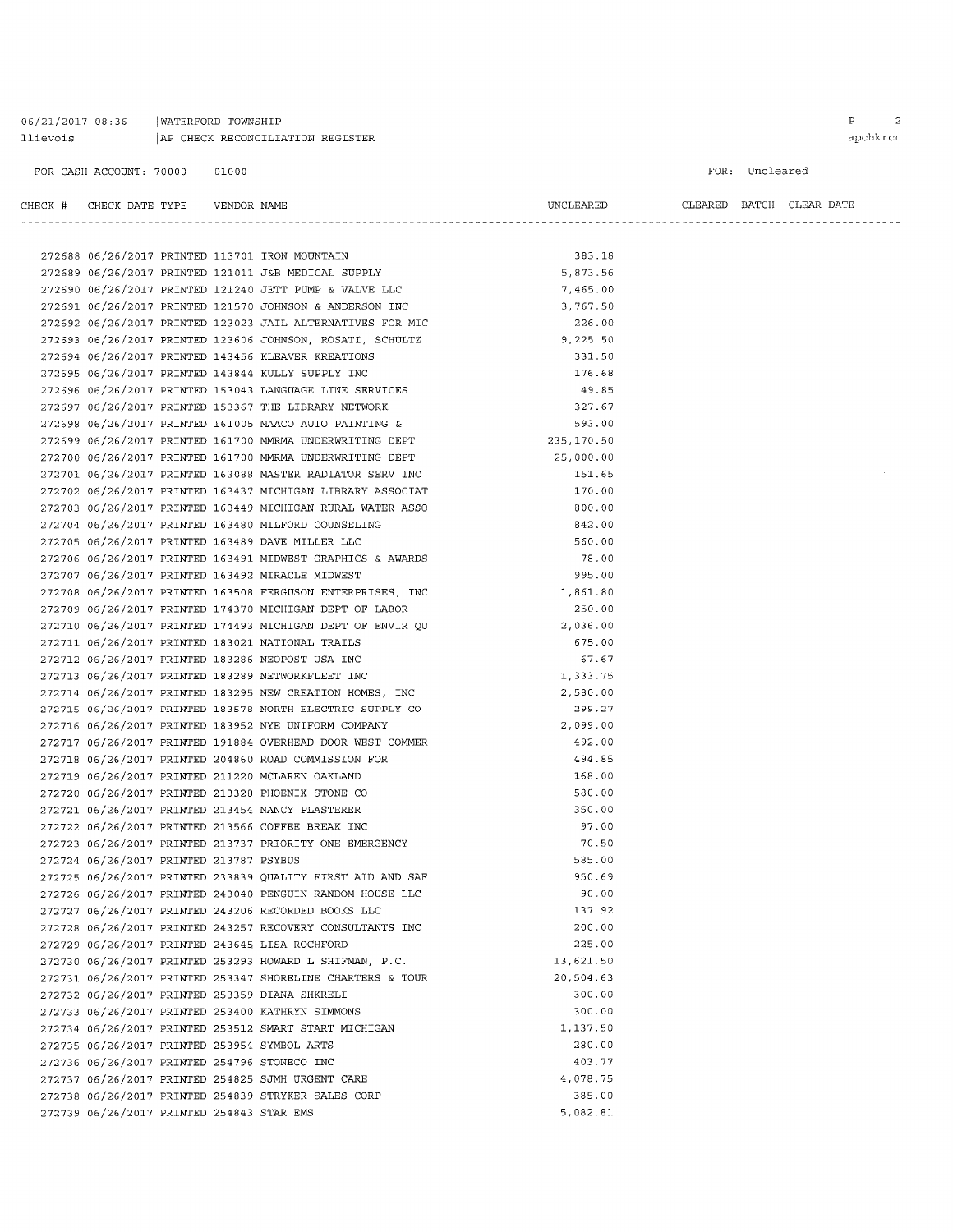| 06/21/2017 08:36<br>llievois                     | WATERFORD TOWNSHIP<br>AP CHECK RECONCILIATION REGISTER |                                                            |            |     |                                    |  |  |  |
|--------------------------------------------------|--------------------------------------------------------|------------------------------------------------------------|------------|-----|------------------------------------|--|--|--|
| FOR CASH ACCOUNT: 70000                          | 01000                                                  |                                                            |            |     | FOR: Uncleared                     |  |  |  |
| CHECK #                                          |                                                        |                                                            |            |     | UNCLEARED CLEARED BATCH CLEAR DATE |  |  |  |
|                                                  |                                                        |                                                            |            |     |                                    |  |  |  |
|                                                  |                                                        | 272740 06/26/2017 PRINTED 263255 TESTAMERICA LABORATORIES  | 27.00      |     |                                    |  |  |  |
|                                                  |                                                        | 272741 06/26/2017 PRINTED 263582 THOMSON REUTERS - WEST    | 814.07     |     |                                    |  |  |  |
| 272742 06/26/2017 PRINTED 263737 TRUGREEN        |                                                        |                                                            | 979.99     |     |                                    |  |  |  |
| 272743 06/26/2017 PRINTED 271536 UPS STORE       |                                                        |                                                            | 9.71       |     |                                    |  |  |  |
| 272744 06/26/2017 PRINTED 273533 UNIFIRST CORP   |                                                        |                                                            | 1,006.48   |     |                                    |  |  |  |
|                                                  |                                                        | 272745 06/26/2017 PRINTED 273542 UNIQUE MGMT SERVICES INC  | 170.05     |     |                                    |  |  |  |
|                                                  |                                                        | 272746 06/26/2017 PRINTED 283205 VERMONT SYSTEM INC        | 4,554.00   |     |                                    |  |  |  |
| 272747 06/26/2017 PRINTED 283247 VESCO OIL CORP  |                                                        |                                                            | 177.75     |     |                                    |  |  |  |
| 272748 06/26/2017 PRINTED 283388 GARRETT POMEROY |                                                        |                                                            | 270.00     |     |                                    |  |  |  |
|                                                  |                                                        | 272749 06/26/2017 PRINTED 293348 WHITLOCK BUSINESS SYSTEMS | 4,649.56   |     |                                    |  |  |  |
|                                                  |                                                        | 272750 06/26/2017 PRINTED 304930 WATERFORD TOWNSHIP DPW    | 1,172.65   |     |                                    |  |  |  |
|                                                  |                                                        | 272751 06/26/2017 PRINTED 343373 ZOHO CORPORATION          | 3,146.00   |     |                                    |  |  |  |
|                                                  | 116 CHECKS                                             | CASH ACCOUNT TOTAL                                         | 479,874.61 | .00 |                                    |  |  |  |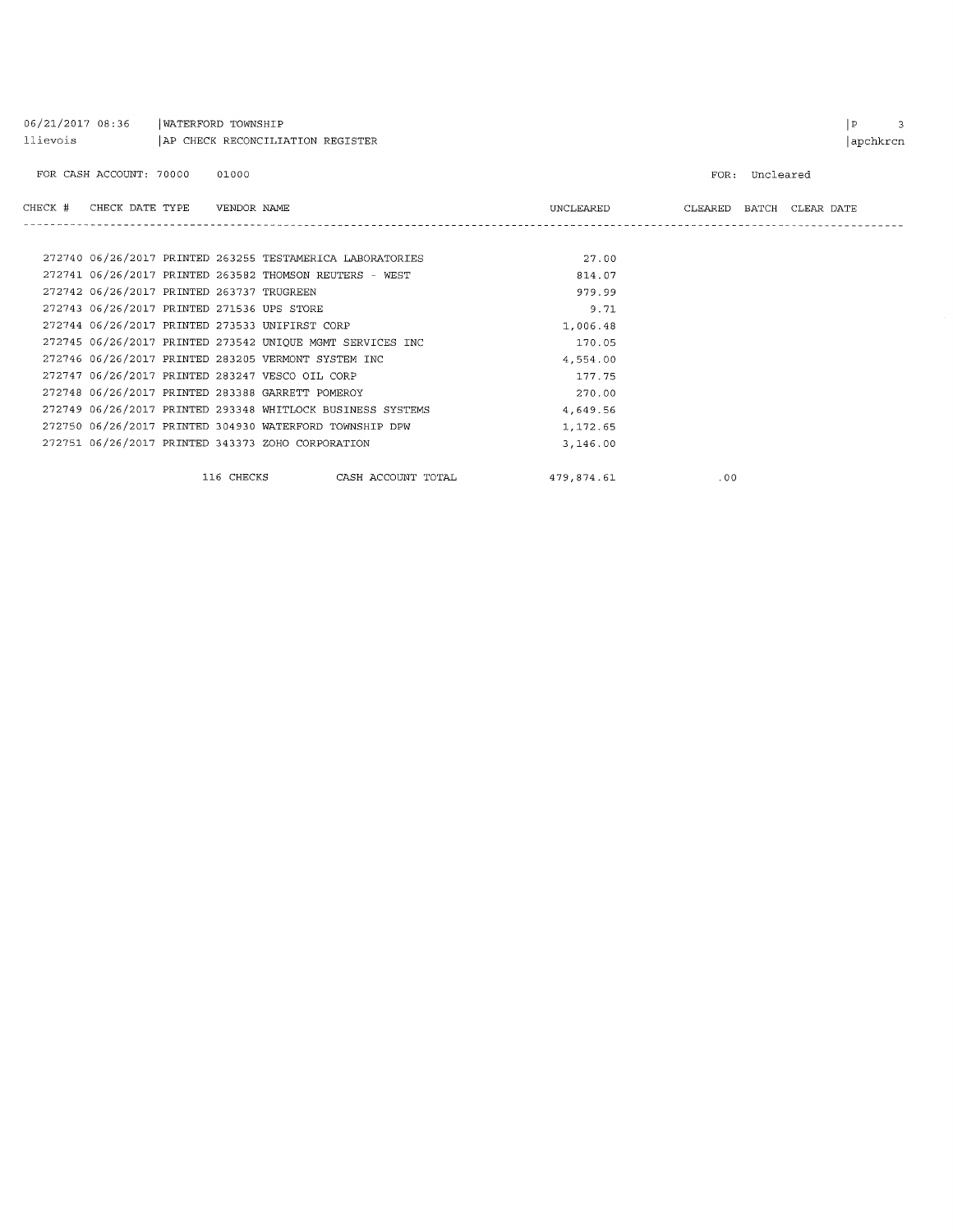Advance Checks Already Mart WATERFORD TOWNSHIP REGISTER

| llievois |  | AP CHECK RECONCILIATION F |  |
|----------|--|---------------------------|--|
|          |  |                           |  |

FOR CASH ACCOUNT: 70000 01000

06/21/2017 08:36

FOR: Uncleared

| CHECK # CHECK DATE TYPE    VENDOR NAME      |  |                                                                      | UNCLEARED |  | CLEARED BATCH CLEAR DATE |
|---------------------------------------------|--|----------------------------------------------------------------------|-----------|--|--------------------------|
|                                             |  |                                                                      |           |  |                          |
| 272512 06/13/2017 PRINTED 011015 TRACTION   |  |                                                                      | 360.25    |  |                          |
|                                             |  | 272513 06/13/2017 PRINTED 013198 ADVANCED DISPOSAL                   | 2,108.52  |  |                          |
|                                             |  | 272514 06/13/2017 PRINTED 013728 GLEN F. ARMSTRONG                   | 25.00     |  |                          |
| 272515 06/13/2017 PRINTED 013801 AT&T       |  |                                                                      | 222.49    |  |                          |
|                                             |  | 272516 06/13/2017 PRINTED 021510 BLUE CROSS & BLUE SHIELD 179,577.62 |           |  |                          |
|                                             |  | 272517 06/13/2017 PRINTED 023764 THE LITTLE CREATURES                | 275.00    |  |                          |
|                                             |  | 272518 06/13/2017 PRINTED 031209 DMF BAIT COMPANY                    | 600.00    |  |                          |
|                                             |  | 272519 06/13/2017 PRINTED 031446 KEARNS BROTHERS                     | 100.00    |  |                          |
|                                             |  | 272520 06/13/2017 PRINTED 031458 FUN SPACE DIRECT LLC                | 200.00    |  |                          |
|                                             |  | 272521 06/13/2017 PRINTED 031519 ATLANTIC COAST WATERPROOF           | 100.00    |  |                          |
|                                             |  | 272522 06/13/2017 PRINTED 031523 METRO DETROIT SIGNS                 | 100.00    |  |                          |
|                                             |  | 272523 06/13/2017 PRINTED 031530 MONTGOMERY & SONS INC               | 100.00    |  |                          |
|                                             |  | 272524 06/13/2017 PRINTED 031547 MGE CARPENTRY                       | 400.00    |  |                          |
|                                             |  | 272525 06/13/2017 PRINTED 031611 CHARLES NICHOLS                     | 100.00    |  |                          |
|                                             |  | 272526 06/13/2017 PRINTED 031635 PMG CONTRACTING                     | 800.00    |  |                          |
|                                             |  | 272527 06/13/2017 PRINTED 032019 CAMBRIDGE PARK DEVELOPMEN           | 400.00    |  |                          |
|                                             |  | 272528 06/13/2017 PRINTED 032288 TEMPLETON BUILDING CO               | 100.00    |  |                          |
|                                             |  | 272529 06/13/2017 PRINTED 032334 MANSFIELD CONSTRUCTION GR           | 100.00    |  |                          |
|                                             |  | 272530 06/13/2017 PRINTED 032337 ALLIED SCREEN                       | 100.00    |  |                          |
|                                             |  | 272531 06/13/2017 PRINTED 032361 SUSAN L BONHAM                      | 100.00    |  |                          |
|                                             |  | 272532 06/13/2017 PRINTED 032362 DONATO GROUP                        | 600.00    |  |                          |
|                                             |  | 272533 06/13/2017 PRINTED 032363 TOTTINGHAM BUILDERS                 | 100.00    |  |                          |
|                                             |  | 272534 06/13/2017 PRINTED 032364 BOULDER CUSTOM HOMES LLC            | 400.00    |  |                          |
| 272535 06/13/2017 PRINTED 032365 BUSCEMIS   |  |                                                                      | 600.00    |  |                          |
|                                             |  | 272536 06/13/2017 PRINTED 032366 ZACHARY ABBOTT                      | 100.00    |  |                          |
|                                             |  | 272537 06/13/2017 PRINTED 032367 WILLIAM POINTER                     | 100.00    |  |                          |
|                                             |  | 272538 06/13/2017 PRINTED 032368 MIDWEST POLE BARNS                  | 100.00    |  |                          |
|                                             |  | 272539 06/13/2017 PRINTED 032369 BLACK FOREST BUILDING               | 100.00    |  |                          |
|                                             |  | 272540 06/13/2017 PRINTED 032370 RICHARD STEELE                      | 100.00    |  |                          |
|                                             |  | 272541 06/13/2017 PRINTED 032371 SIGN TREK LLC                       | 100.00    |  |                          |
|                                             |  | 272542 06/13/2017 PRINTED 032372 DONNA GLEASON                       | 100.00    |  |                          |
|                                             |  | 272543 06/13/2017 PRINTED 032373 CHRIS DAVIS                         | 100.00    |  |                          |
|                                             |  | 272544 06/13/2017 PRINTED 033020 ALLIED SIGNS INC                    | 100.00    |  |                          |
|                                             |  | 272545 06/13/2017 PRINTED 033558 MODERN CRAFT HOMES                  | 800.00    |  |                          |
|                                             |  | 272546 06/13/2017 PRINTED 033721 ROSS HOMES INC                      | 100.00    |  |                          |
|                                             |  | 272547 06/13/2017 PRINTED 036131 BILL CARR SIGNS                     | 100.00    |  |                          |
|                                             |  | 272548 06/13/2017 PRINTED 036618 MATT NEWMAN                         | 200.00    |  |                          |
|                                             |  | 272549 06/13/2017 PRINTED 038063 SIGNS BY CRANNIE                    | 100.00    |  |                          |
|                                             |  | 272550 06/13/2017 PRINTED 038349 INTEGRITY BASEMENTS & BUI           | 400.00    |  |                          |
|                                             |  | 272551 06/13/2017 PRINTED 039230 UNIQUE DESIGNED HOMES, LL           | 600.00    |  |                          |
|                                             |  | 272552 06/13/2017 PRINTED 039280 VITAL SIGNS                         | 100.00    |  |                          |
|                                             |  | 272553 06/13/2017 PRINTED 039446 CEDAR WORKS INC                     | 100.00    |  |                          |
|                                             |  | 272554 06/13/2017 PRINTED 039811 WILLIAM MCCLELLAND                  | 100.00    |  |                          |
|                                             |  | 272555 06/13/2017 PRINTED 039951 FOUNDATION SYSTEMS OF MIC           | 600.00    |  |                          |
|                                             |  | 272556 06/13/2017 PRINTED 039951 FOUNDATION SYSTEMS OF MIC           | 200.00    |  |                          |
|                                             |  | 272557 06/13/2017 PRINTED 043364 AT&T MOBILITY                       | 66.47     |  |                          |
|                                             |  | 272558 06/13/2017 PRINTED 043582 COMPREHENSIVE RISK SERV I           | 14,000.00 |  |                          |
|                                             |  | 272559 06/13/2017 PRINTED 043904 COMERICA COMMERCIAL CARD            | 276.35    |  |                          |
| 272560 06/13/2017 PRINTED 053253 DTE ENERGY |  |                                                                      | 161.07    |  |                          |
|                                             |  | 272561 06/13/2017 PRINTED 053389 LUNGHAMER GMC INC                   | 414.17    |  |                          |
|                                             |  | 272562 06/13/2017 PRINTED 073041 ANN BRZEZINSKI                      | 139.59    |  |                          |
|                                             |  | 272563 06/13/2017 PRINTED 073301 MARY A BELLEHUMEUR                  | 95.00     |  |                          |

 $|P|$  1 apchkrcn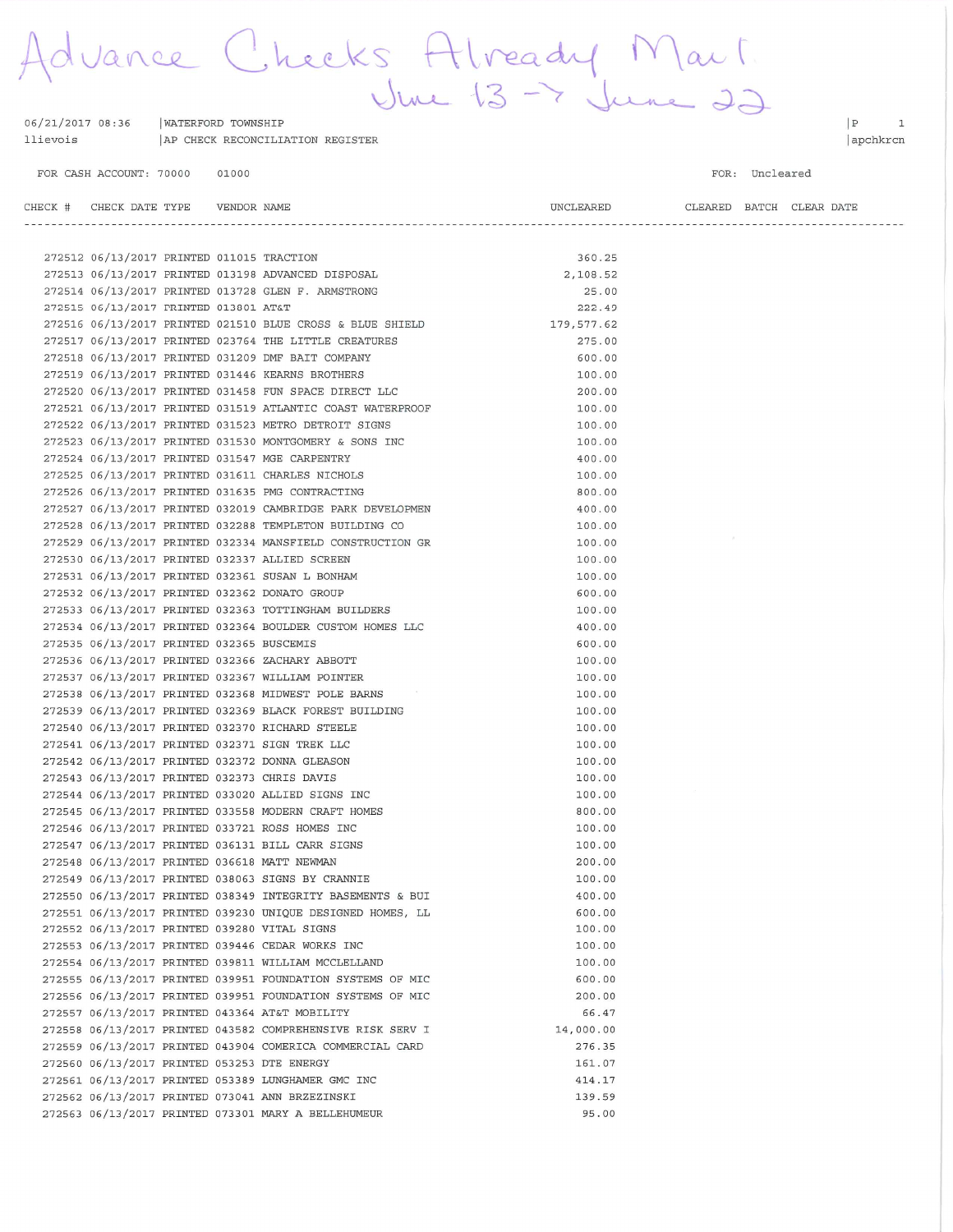### 06/21/2017 08:36 | WATERFORD TOWNSHIP llievois AP CHECK RECONCILIATION REGISTER

272615 06/20/2017 PRINTED 139759 SHARON ROSS

### FOR CASH ACCOUNT: 70000 01000

FOR: Uncleared

CHECK # CHECK DATE TYPE VENDOR NAME UNCLEARED CLEARED BATCH CLEAR DATE 272564 06/13/2017 PRINTED 073325 DAVID GULDA 130.50 272565 06/13/2017 PRINTED 073377 DAN HUDSON 87.00 272566 06/13/2017 PRINTED 073384 RICK HUTCHINSON 63.75 272567 06/13/2017 PRINTED 073448 RICHARD KUHN JR 120.00  $\sim$ 272568 06/13/2017 PRINTED 073535 PAUL MARSH 100.00 272569 06/13/2017 PRINTED 073718 MATT REID 130.50 272570 06/13/2017 PRINTED 073836 ANDREW TARAJOS 130.50  $01$ 33  $00\,$  $_{\rm 00}$  $00$  $00\,$ 

 $81.60$ 

|                                             |  | 272571 06/13/2017 PRINTED 082270 51ST DISTRICT COURT       | 248.01    |
|---------------------------------------------|--|------------------------------------------------------------|-----------|
|                                             |  | 272572 06/13/2017 PRINTED 083452 SUBURBAN FORD OF WATERFOR | 609.33    |
|                                             |  | 272573 06/13/2017 PRINTED 103842 HUNT CONSTRUCTION COMPANY | 20,880.00 |
|                                             |  | 272574 06/13/2017 PRINTED 174158 MICHIGAN CERTIFICATION BO | 145.00    |
|                                             |  | 272575 06/13/2017 PRINTED 174431 STATE OF MICHIGAN         | 180.00    |
|                                             |  | 272576 06/13/2017 PRINTED 174431 STATE OF MICHIGAN         | 720.00    |
|                                             |  | 272577 06/13/2017 PRINTED 174480 MICHIGAN CHAPTER IAEI     | 130.00    |
| 272578 06/13/2017 PRINTED 204150 OCAAO      |  |                                                            | 60.00     |
|                                             |  | 272579 06/13/2017 PRINTED 221874 CELIA SOMMERS             | 49.00     |
|                                             |  | 272580 06/13/2017 PRINTED 223977 PATRICIA JACKSON          | 49.00     |
|                                             |  | 272581 06/13/2017 PRINTED 226136 ELAINE CANTERBURY         | 49.00     |
|                                             |  | 272582 06/13/2017 PRINTED 226954 LYNDA ZECHAR              | 49.00     |
|                                             |  | 272583 06/13/2017 PRINTED 227263 OAKDALE ACADEMY           | 300.00    |
|                                             |  | 272584 06/13/2017 PRINTED 227269 JANICE GROSS              | 49.00     |
|                                             |  | 272585 06/13/2017 PRINTED 227287 CHRISTINA LONDICK         | 50.00     |
|                                             |  | 272586 06/13/2017 PRINTED 227288 BILL NICHOLSON            | 49.00     |
|                                             |  | 272587 06/13/2017 PRINTED 227289 SHANNON PAREDES-ORTA      | 50.00     |
| 272588 06/13/2017 PRINTED 227290 JACK SLUKA |  |                                                            | 75.00     |
|                                             |  | 272589 06/13/2017 PRINTED 227291 SHARON UNDERWOOD          | 51.00     |
|                                             |  | 272590 06/13/2017 PRINTED 243041 THOMAS RAYNER             | 2,550.00  |
|                                             |  | 272591 06/13/2017 PRINTED 243270 REDIGAN OUTDOOR SERVICES  | 9,108.00  |
|                                             |  | 272592 06/13/2017 PRINTED 251238 SERVICE HEATING & PLUMBIN | 9,150.00  |
| 272593 06/13/2017 PRINTED 253173 SEPLA      |  |                                                            | 1,375.00  |
|                                             |  | 272594 06/13/2017 PRINTED 271016 US BANK EQUIPMENT FINANCE | 551.00    |
|                                             |  | 272595 06/13/2017 PRINTED 273577 UNION LAKE VETERINARY HOS | 75.00     |
|                                             |  | 272596 06/13/2017 PRINTED 274551 UNIVERSAL LIFT PARTS, INC | 515.86    |
|                                             |  | 272597 06/13/2017 PRINTED 283216 KOTY K VALDEZ             | 120.00    |
|                                             |  | 272598 06/13/2017 PRINTED 304747 WATERFORD POLICE OFFICERS | 100.00    |
|                                             |  | 272599 06/13/2017 PRINTED 304802 WATERFORD SENIOR CENTER   | 12,500.00 |
|                                             |  | 272600 06/13/2017 PRINTED 333075 SILVIO YAMADA             | 39.96     |
|                                             |  | 272601 06/20/2017 PRINTED 013684 AQUATIC SERVICES INC      | 21,028.76 |
|                                             |  | 272602 06/20/2017 PRINTED 013764 SANDRA ASPINALL           | 140.00    |
|                                             |  | 272603 06/20/2017 PRINTED 043626 CONSUMERS ENERGY          | 729.41    |
|                                             |  | 272604 06/20/2017 PRINTED 044064 CONTRACTORS FENCE SVC     | 5,387.77  |
|                                             |  | 272605 06/20/2017 PRINTED 053215 DELTA DENTAL              | 47,219.95 |
| 272606 06/20/2017 PRINTED 053253 DTE ENERGY |  |                                                            | 25.32     |
|                                             |  | 272607 06/20/2017 PRINTED 063894 NORMA EVANS               | 48.61     |
|                                             |  | 272608 06/20/2017 PRINTED 063932 EXXON MOBIL               | 25.25     |
|                                             |  | 272609 06/20/2017 PRINTED 073281 SARA FIELLMAN             | 12.58     |
|                                             |  | 272610 06/20/2017 PRINTED 083466 FLEX ADMINISTRATORS INC   | 686.00    |
| 272611 06/20/2017 PRINTED 083839 BOB FULTON |  |                                                            | 100.00    |
|                                             |  | 272612 06/20/2017 PRINTED 123606 JOHNSON, ROSATI, SCHULTZ  | 555.00    |
|                                             |  | 272613 06/20/2017 PRINTED 139757 SYLVESTER RANDOLPH        | 81.60     |
|                                             |  | 272614 06/20/2017 PRINTED 139758 THOMAS PHELPS JR          | 81.60     |
|                                             |  |                                                            |           |

### $\begin{array}{ccc} \mid P & \mid & 2 \end{array}$ | apchkrcn